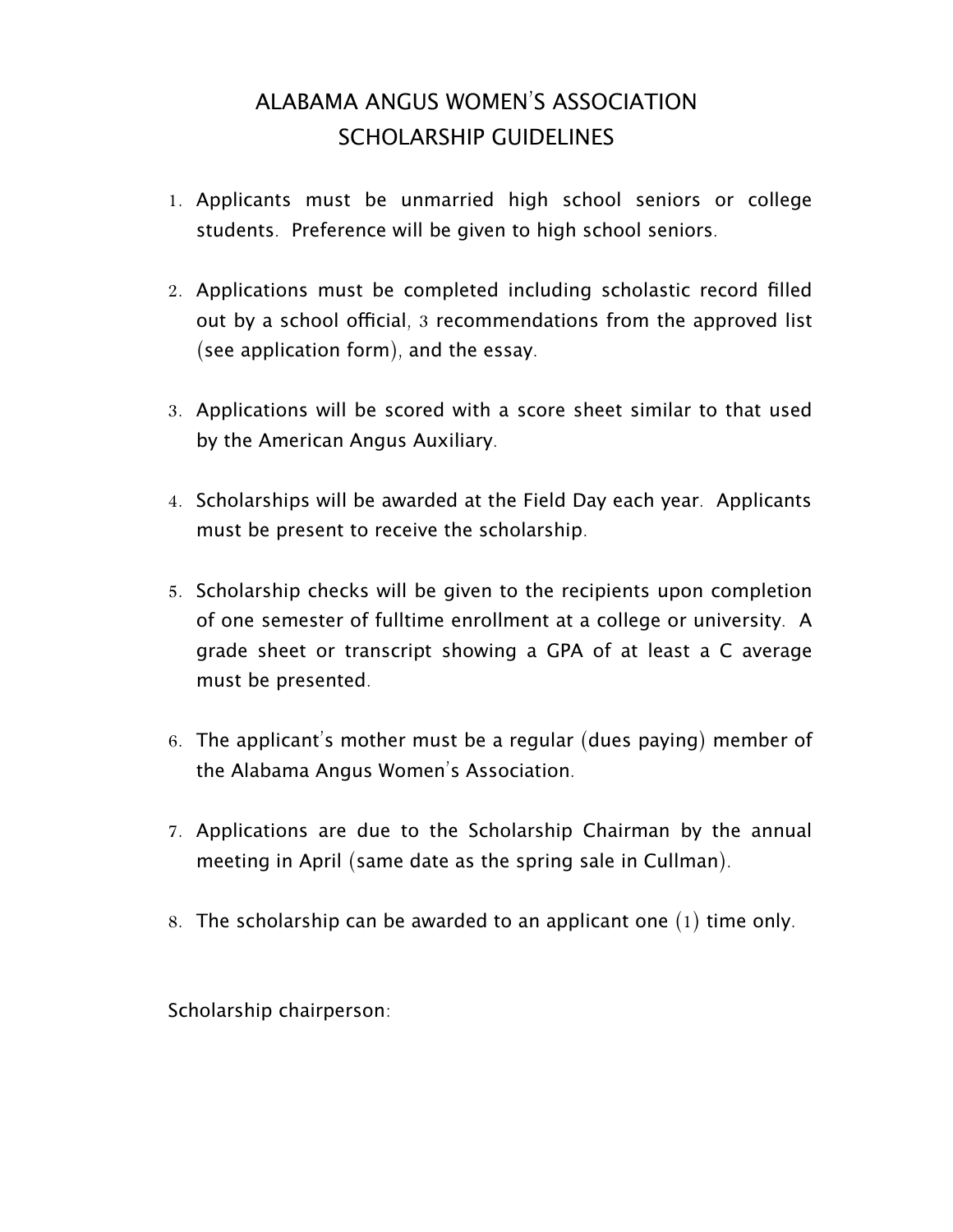## ALABAMA ANGUS WOMEN'S ASSOCIATION SCHOLARSHIP GUIDELINES

BIOGRAPHICAL INFORMATION:

 $\overline{a}$ 

| 3. Age____ Date of Birth_____________ Number of brothers________________________ |  |
|----------------------------------------------------------------------------------|--|
| Sisters_______                                                                   |  |
|                                                                                  |  |
|                                                                                  |  |
| <u> 1989 - Johann Barn, amerikansk politiker</u>                                 |  |
| <u> 1989 - Johann Barnett, fransk konge</u>                                      |  |
|                                                                                  |  |
| 8. Your father a member of the Alabama Angus Assoc.? _______ How many            |  |
| years?                                                                           |  |
| 9. Mother's Name & Occupation                                                    |  |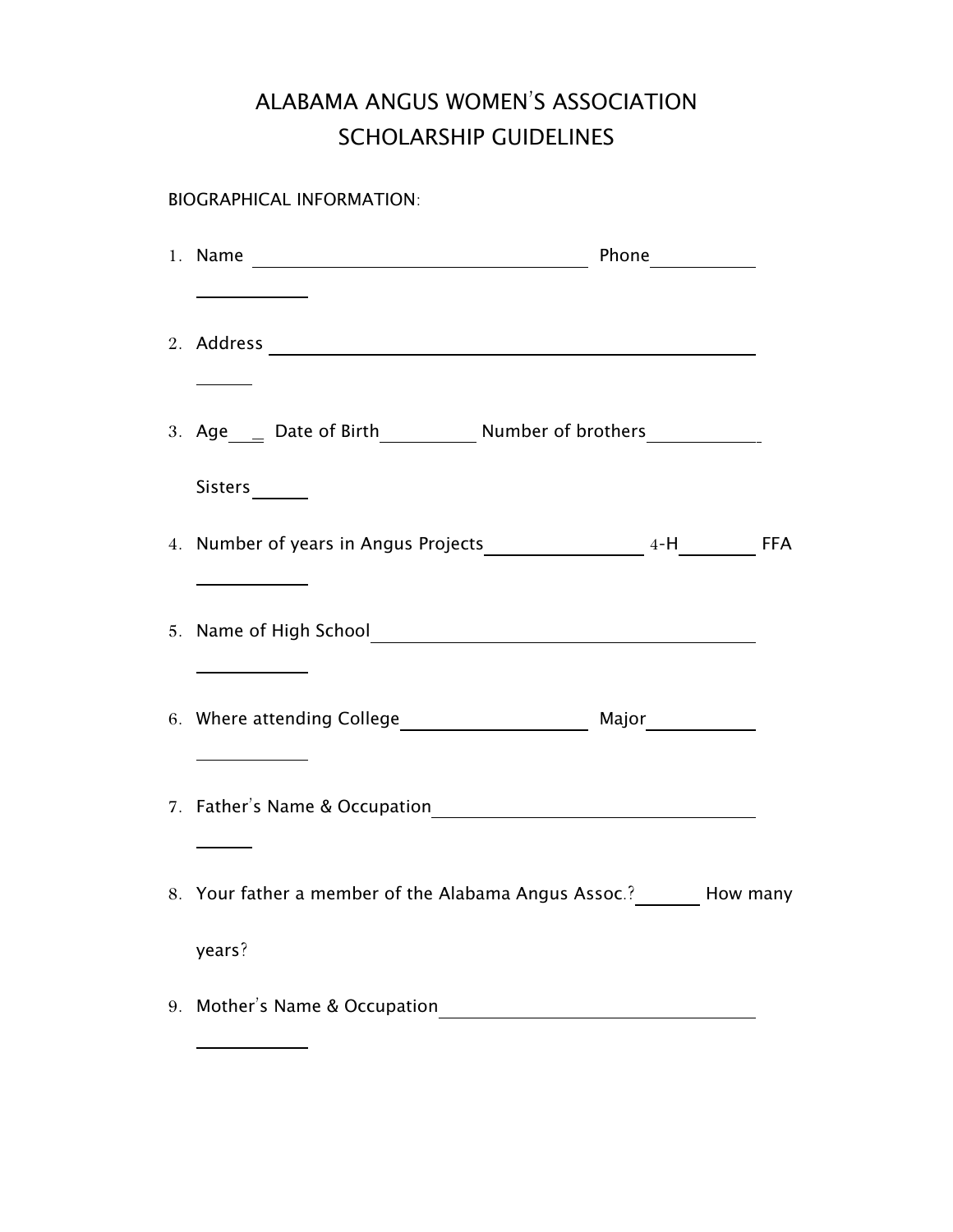|                         | 10. Your mother a member of the Alabama Angus Assoc.? _______________ How              |     |  |
|-------------------------|----------------------------------------------------------------------------------------|-----|--|
|                         | many years?                                                                            |     |  |
|                         |                                                                                        |     |  |
|                         |                                                                                        |     |  |
| <b>FARM BACKGROUND:</b> |                                                                                        |     |  |
|                         | 1. Do you live on a farm? Number of acres owned Rented                                 |     |  |
|                         |                                                                                        |     |  |
|                         | 2. Number of Angus cows on your farm Purebred Commercial                               |     |  |
|                         | 3. Has a purebred Angus bull, either natural or AI, been used on your farm?            |     |  |
|                         | Number of years                                                                        |     |  |
|                         | 4. Number of Angus marketed annually [11] [12] including Finished Stock (fat<br>stock) |     |  |
|                         | _____________, Breeding Stock_____________                                             |     |  |
|                         | 5. Do you have any Angus cattle?                                                       |     |  |
|                         | 6. Have you kept Angus Herd Improvement Records on them?                               | No. |  |
|                         | enrolled                                                                               |     |  |
|                         | 7. Other sources of cash income on the farm                                            |     |  |

 $\overline{a}$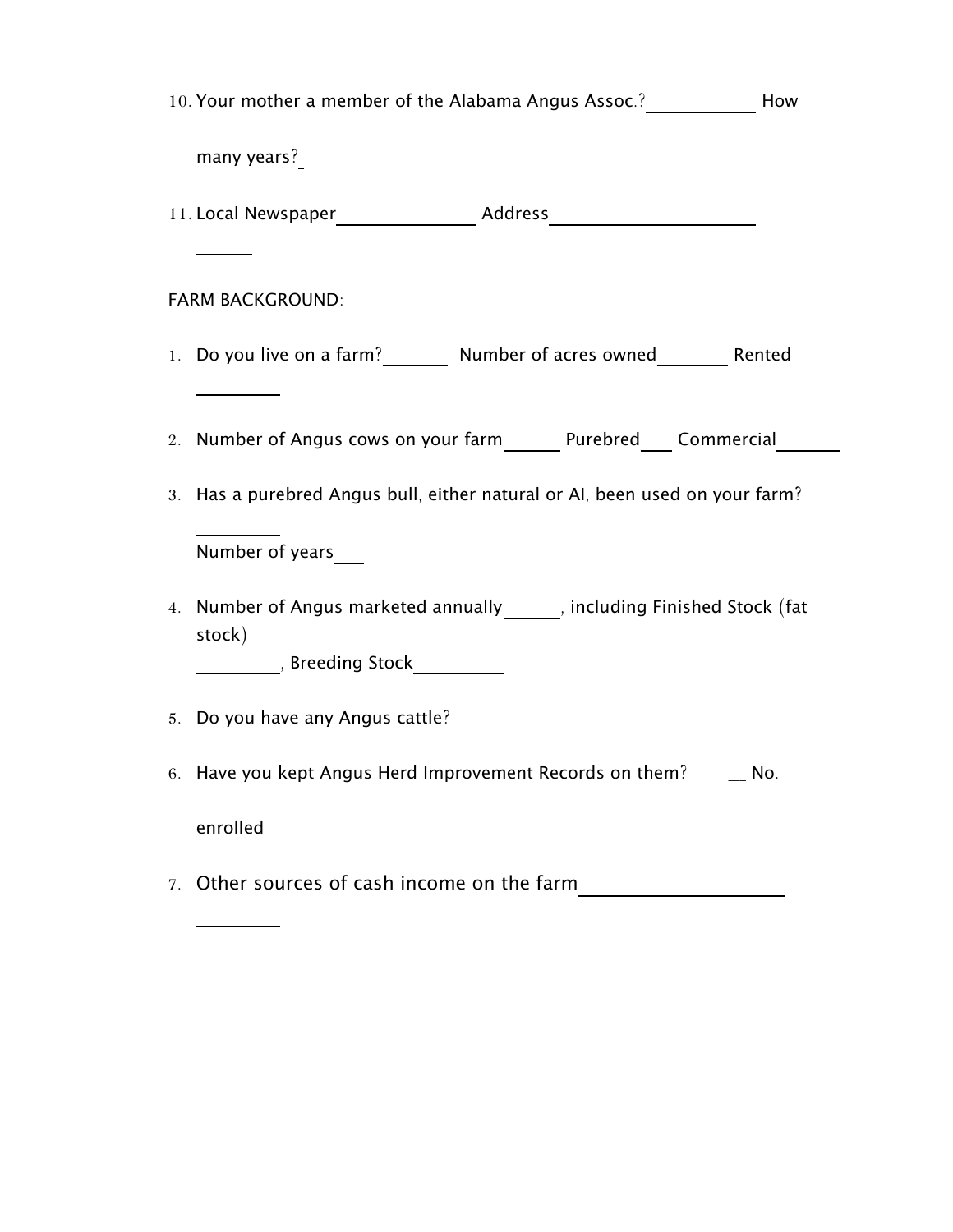## PROJECT AND ACTIVITY BACKGROUND:

- 1. Are you a member of the Alabama Junior Angus Assoc.?\_\_\_\_ No. of Years\_\_\_\_
- 2. Are you a Junior member of the American Angus Assoc.?  $\frac{1}{\sqrt{1-\frac{1}{n}}}$  No. of Years
- 3. List activities, such as offices held, committees, etc., and number of years in each that you have participated (excluding show competition):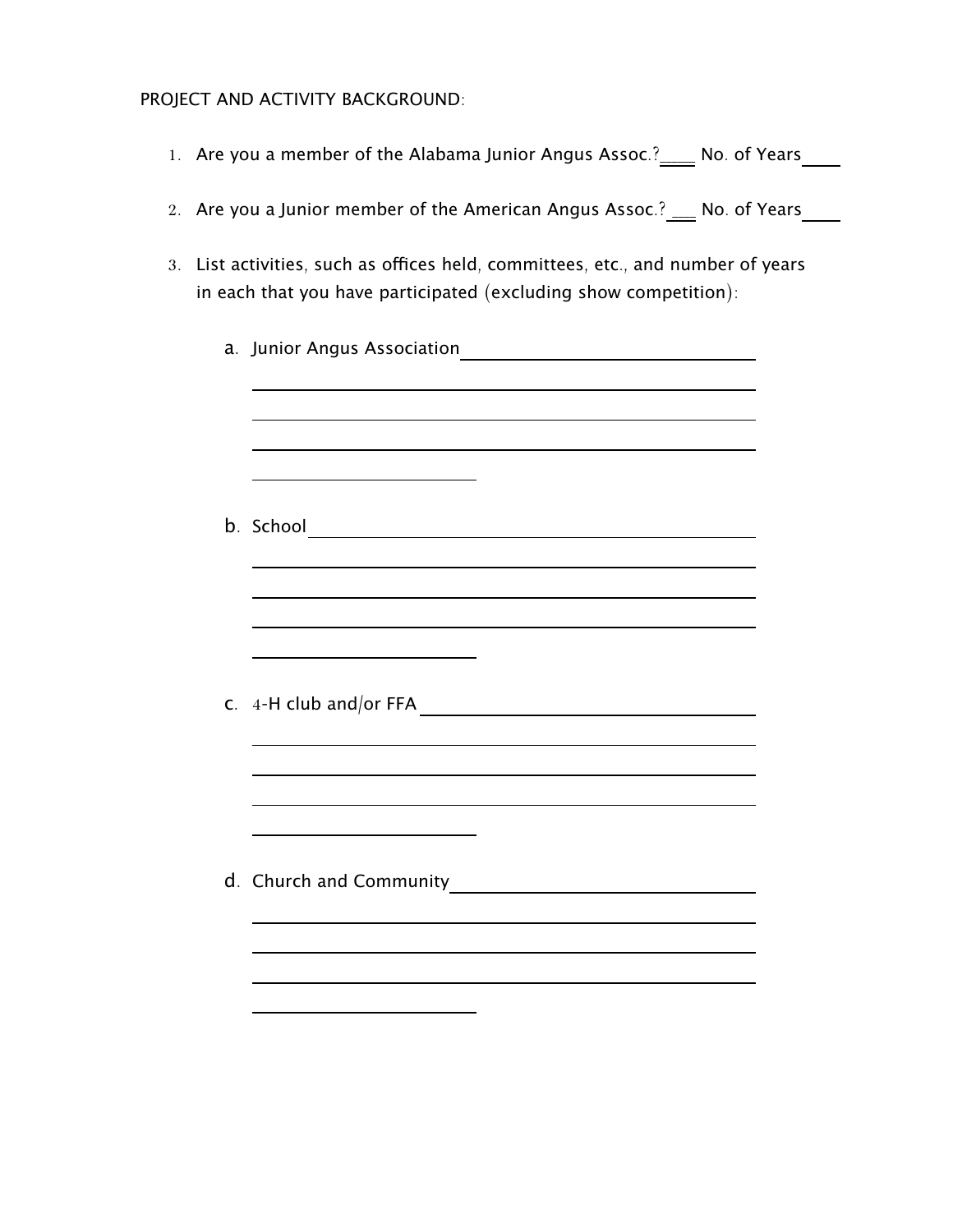4. List Honors and Awards you have won (including Jr. Angus Gold, Silver, Bronze awards). Show records and showmanship winnings are listed elsewhere.

|  | 5. List all Cattle shows you have participated in and winnings: |
|--|-----------------------------------------------------------------|
|  |                                                                 |
|  |                                                                 |
|  |                                                                 |
|  |                                                                 |
|  |                                                                 |

6. List all showmanship records and/or livestock judging and placing: $\frac{1}{\sqrt{1-\frac{1}{n}}}$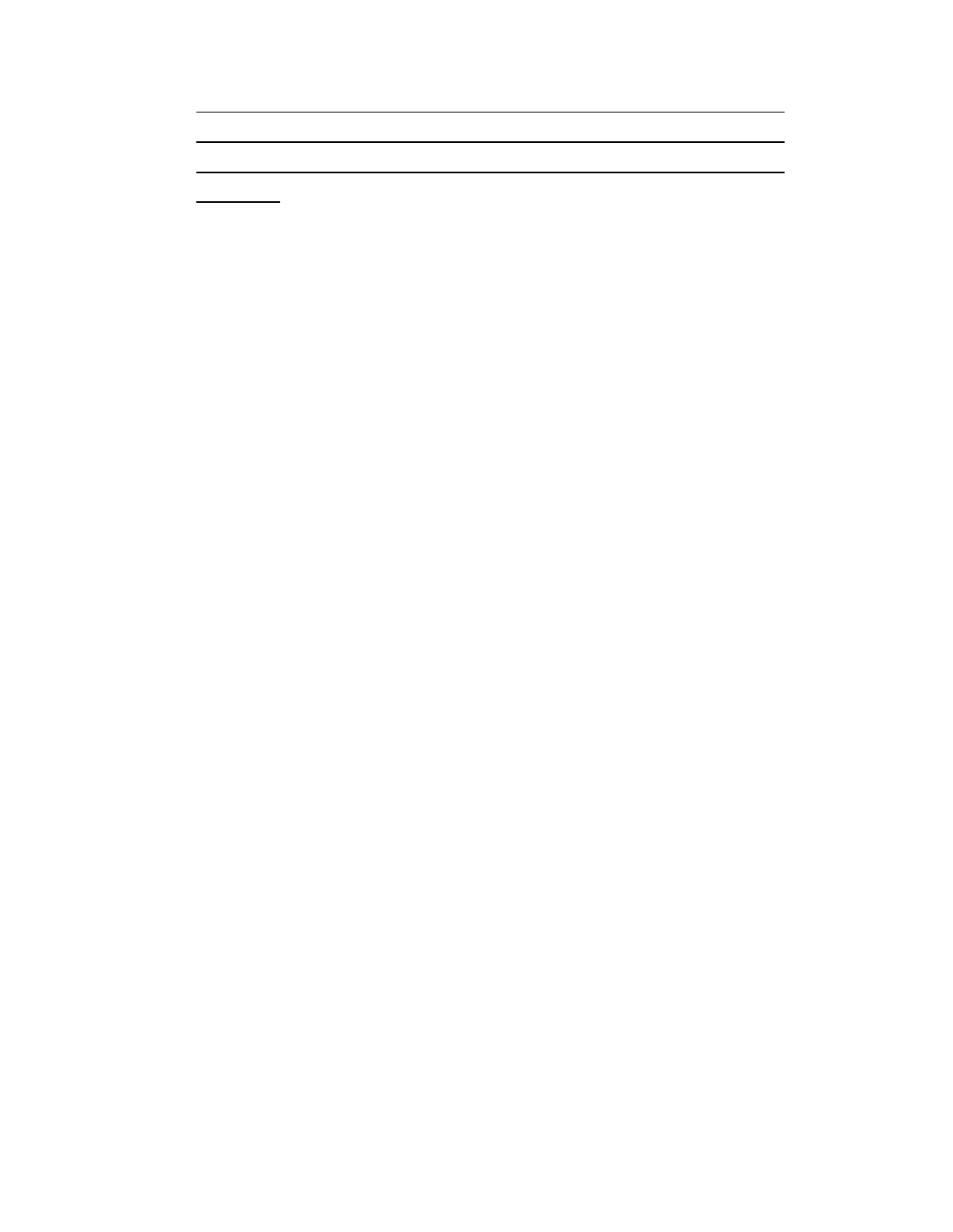| SCHOLASTIC RECORD (To be completed by School) |
|-----------------------------------------------|
|                                               |
| 2. Class Rank__________ Class Size__________  |
|                                               |
|                                               |
|                                               |
|                                               |
|                                               |
|                                               |
|                                               |
|                                               |
|                                               |

Signature of School Official Title of School Official

 $\overline{a}$ 

RECOMMENDATIONS LIST:

Please attach recommendations from any three  $(3)$  of the following (nonrelatives please): Principal, Counselor, Pastor, County Agent, 4-H Leaver, FFA Instructor, Angus Breeder, Employer, College Professor, or Church Youth Leader.